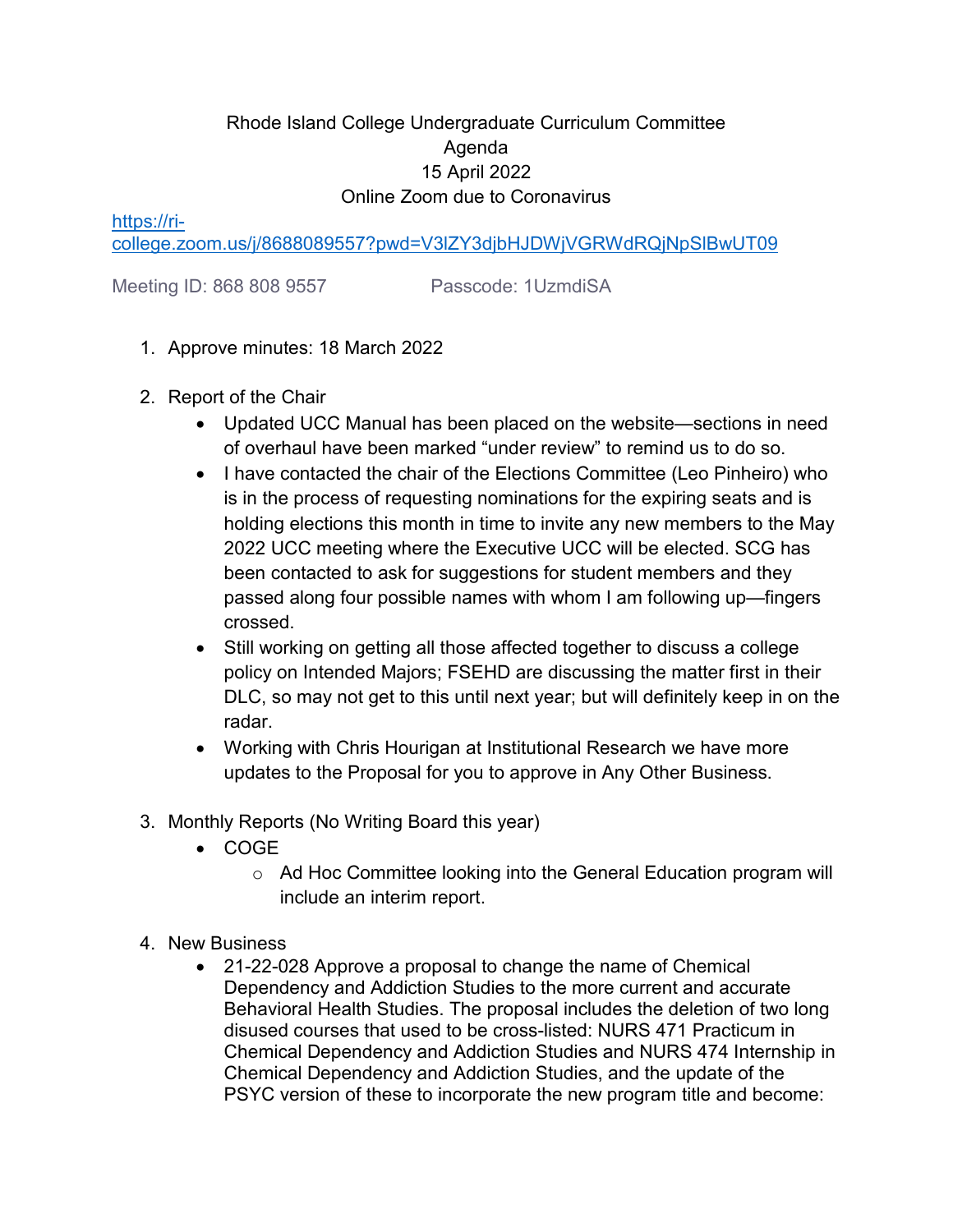PSYC 471 Practicum in Behavioral Health Studies and PSYC 472 Internship in Behavioral Health Studies. The descriptions of these last two also need updating to take out the cross-listing reference.

- 21-22-029 Approve a proposal to revise the capstone course for the basic ENGL major, and the concentration in Creative Writing—merging the current ENGL 460W and ENGL 461W into a single ENGL 460W Seminar in English that follows a portfolio approach and better prepares students for post-graduation. To this end the description will be revised to reflect the change in emphasis. The prerequisite will still work, and the ENGL 461W course will remain as an option alongside the ENGL 37X creative writing courses that can be done to satisfy that major. The Professional Writing concentration will retain ENGL 477 Internship in Professional Writing as its capstone.
- 21-22-030 Returned for revision.
- 21-22-031 Approve a proposal to revise of the old PHIL 216 Core course (Ethical Issues in Health) to become a Connections course in the Gen. ed. program: PHIL 261 Philosophy of Health and Well-Being. This has been approved by COGE.
- 21-22-032 Approve a proposal to revise the Modern Language BA concentrations in French, Portuguese and Spanish—since revising its various minors to include the relevant 115 Literature of the --- Speaking World in that language course (which are Gen Ed. Literature courses), they would like to do something similar with these Majors, and have them, also require the relevant 115, but also eliminate some other courses to allow the majors to be reduced from 46-48 credits to an even 40 each, which should allow students to be able to more easily complete within four years, and will also allow the department to produce effective 2+2 plans with CCRI for these majors. All three will eliminate 2 course cognates in another language and one additional 300-level language course.
- 21-22-033 Approve a proposal to revise the prerequisite of MGT 201W Foundations of Management from 45 completed credits to 30, to allow students to take it earlier in their studies. Several other programs use this course and all have been informed so they will be able to update their Academic Rhode maps accordingly.
- 21-22-034 Approve a proposal to revise the prerequisite of MKT 201W Introduction to Marketing from 45 completed credits to 30, to allow students to take it earlier in their studies. Several other programs use this course and all have been informed so they will be able to update their Academic Rhode maps accordingly.
- 21-22-035 Approve a proposal to revise the prerequisite of MGT 306 Management of a Diverse Workforce from MGT 201W (or its equivalent) to 60 completed credits (in place of MGT 201), and revise its title to